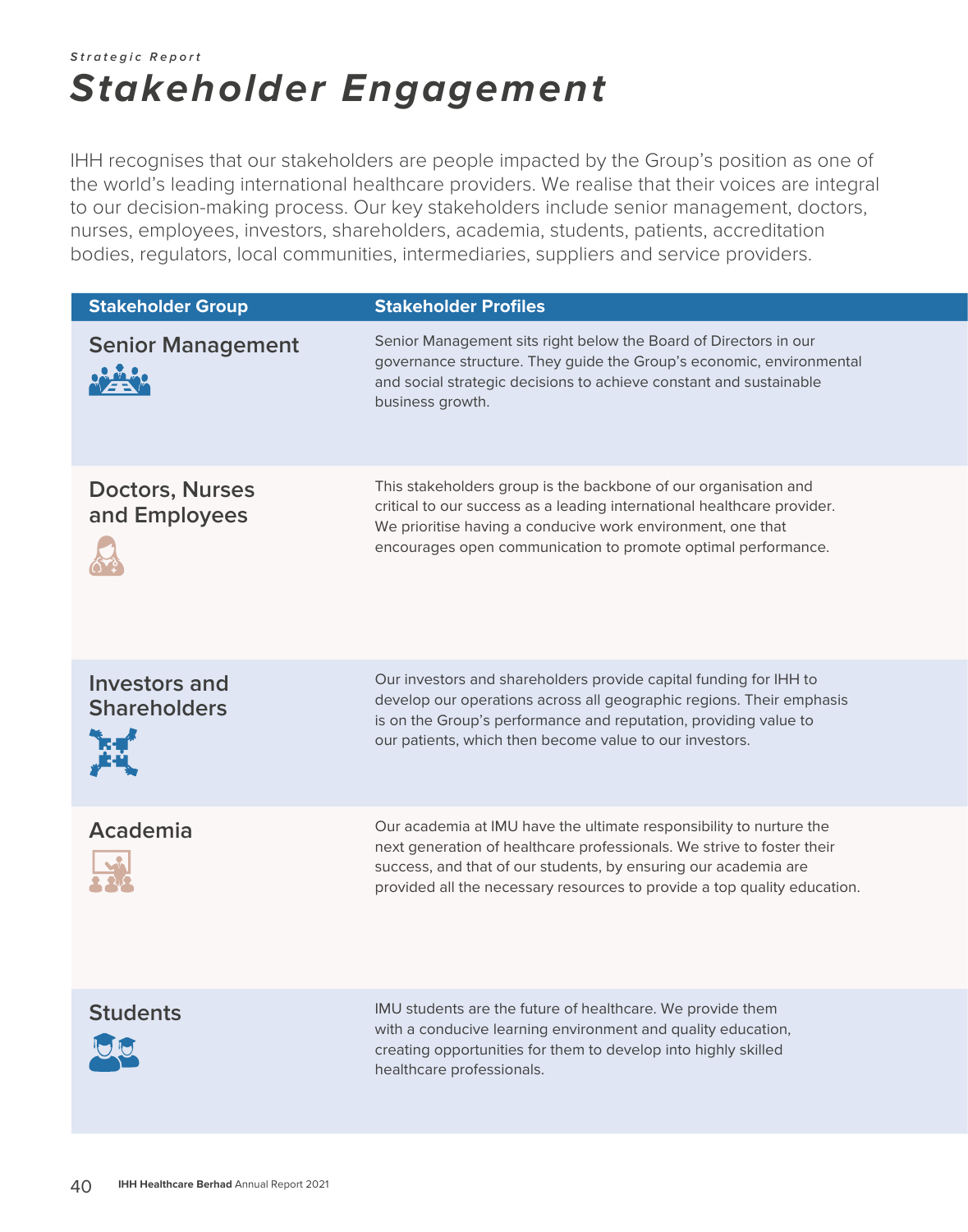IHH strives to better understand our stakeholders' key issues and concerns through numerous engagements. By mapping stakeholder interests against business objectives, we can help define our strategic priorities. We aim to build a meaningful relationship with all our stakeholders through active and continuous engagement.

| <b>Key Expectations</b>                                                                                                                                                                                                                                                                                                              | <b>IHH's Response</b>                                                                                                                                                                                                                                                     | <b>Methods and Frequency of Engagement</b>                                                                                                                                                                                                                                                    |
|--------------------------------------------------------------------------------------------------------------------------------------------------------------------------------------------------------------------------------------------------------------------------------------------------------------------------------------|---------------------------------------------------------------------------------------------------------------------------------------------------------------------------------------------------------------------------------------------------------------------------|-----------------------------------------------------------------------------------------------------------------------------------------------------------------------------------------------------------------------------------------------------------------------------------------------|
| • Financial performance<br>• Talent attraction and retention<br>• Succession planning<br>• Operational performance<br>• Sustainable growth                                                                                                                                                                                           | At IHH, our Senior Management<br>is equipped with resources and<br>support systems to effectively<br>lead and support their teams in<br>striving to perform to the best<br>of their abilities, which in turn<br>enhances the Group's reputation<br>and performance.       | • Monthly IHH Operations Meetings<br>• Quarterly Board Meetings<br>• Quarterly Board Audit Committee Meetings<br>• Quarterly Board Risk Management Committee Meetings<br>• Monthly Board Steering Committee Meeting<br>• Board Nomination Committee Meetings (as required)                    |
| • Staff and doctor engagement/<br>feedback sessions<br>• Positive workplace culture and<br>a conducive working environment<br>• Career development and training<br>• Celebrate and share quality improvement<br>efforts across IHH Group<br>• Embark on innovative approaches to<br>inspire and encourage idea generation<br>at work | Town hall meetings are<br>conducted to have an open<br>dialogue with employees to<br>address their concerns and<br>develop strategies to improve<br>performance. Training and<br>development programs are<br>provided to enhance skill sets<br>and support career growth. | • Annual Town Hall Meetings<br>• Annual Focus Group Sessions<br>• Annual/Bi-annual Employee Engagement Surveys<br>• Weekly Physician's Meetings<br>• Annual Quality Summit                                                                                                                    |
| • Continued operational growth<br>and financial sustainability<br>• Clear and transparent reporting<br>• Strong Corporate Governance framework<br>• Effective and timely<br>shareholder engagement<br>• Succession planning                                                                                                          | Our investors and shareholders<br>are directly linked to the wealth<br>creation of the Group. Their<br>investment decisions and interest<br>in IHH depends on both the<br>financial and non-financial<br>performance of the Group.                                        | • Annual General Meeting (AGM)<br>• Extraordinary General Meeting (EGM) (as required)<br>• Ongoing investor conferences, site visits and ad hoc events<br>with investors, engagement sessions with sell-side and<br>buy-side analysts<br>• On-going non-deal roadshows<br>• Corporate website |
| • Research and development<br>• Strong relationship with Partner<br>Schools/Universities<br>• Education financing, teaching<br>and learning support<br>• Industry partnership<br>• Students' welfare and emotional support<br>• Strong relationship with<br>residents and community                                                  | At IHH, we cultivate an<br>environment where academia<br>can exchange ideas and<br>information on the latest<br>healthcare development and<br>research, as well as provide<br>a platform for community<br>engagements.                                                    | • Bi-annual Town Hall Meetings<br>• Faculty Meetings (every two months)<br>• Quarterly Dean Meetings<br>• Biennial Staff Barometer Survey                                                                                                                                                     |
| • High-quality education at affordable prices<br>• Highest knowledge, skills and competency<br>upon graduation and throughout<br>professional career                                                                                                                                                                                 | At IHH, we strive to provide<br>world-class education and<br>support to the next generation<br>of medical professionals. We<br>foster an environment<br>conducive for learning and<br>keeping abreast of the latest<br>industry developments.                             | • Regular monitoring of teaching and learning activities<br>• Quarterly Meeting with Students' Representative Council<br>• I-Barometer survey on student's satisfaction<br>• Mentor-Mentee system<br>• Programme Director briefing to the class every semester                                |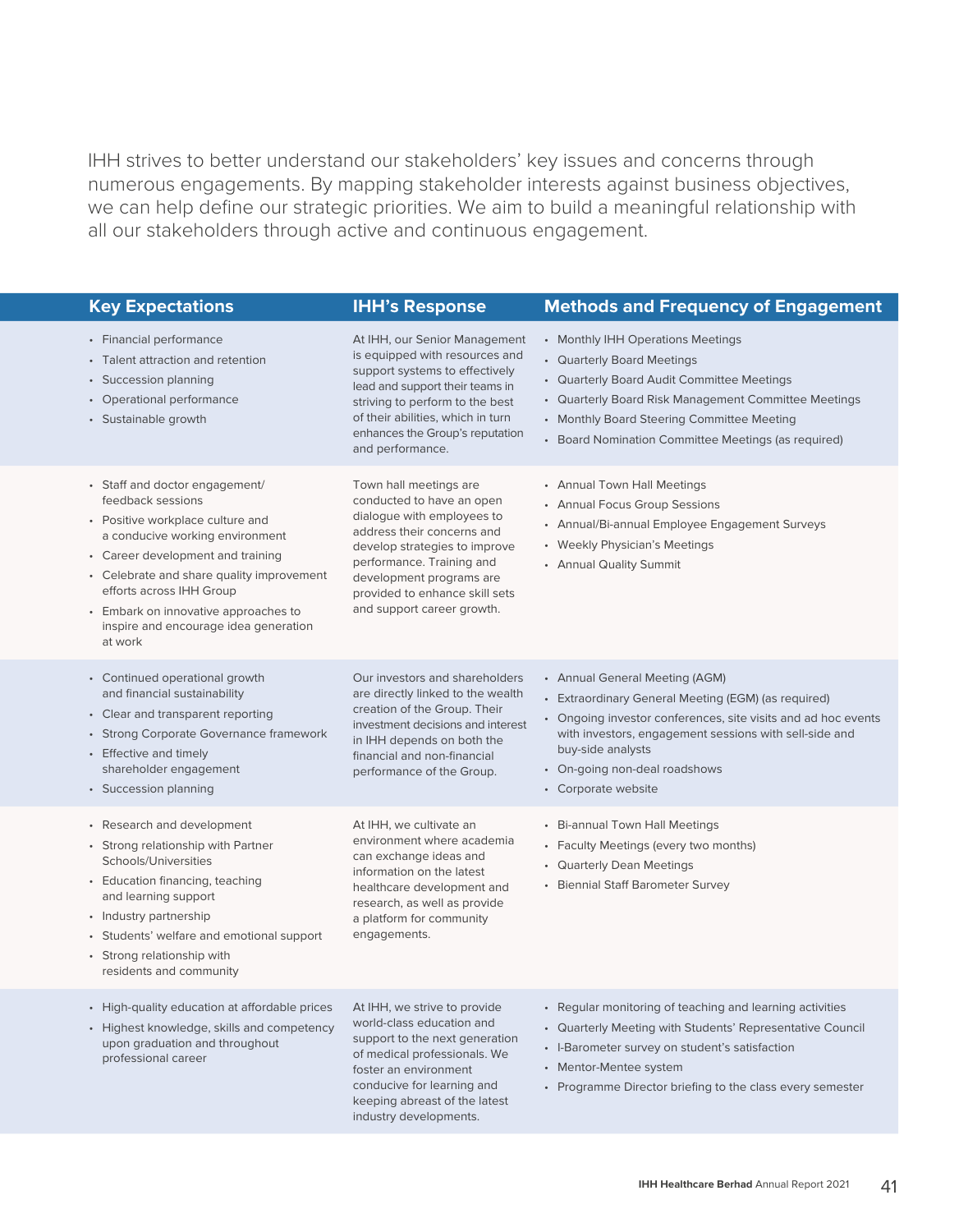## **Strategic Report Stakeholder Engagement**

| <b>Stakeholder Group</b>                              | <b>Stakeholder Profiles</b>                                                                                                                                                                                                                                                                                                    |
|-------------------------------------------------------|--------------------------------------------------------------------------------------------------------------------------------------------------------------------------------------------------------------------------------------------------------------------------------------------------------------------------------|
| <b>Patients</b>                                       | At IHH, our patients are among our most valued stakeholder groups.<br>We provide them with satisfactory levels of healthcare services to<br>build trust and loyalty, and improve clinical outcomes.                                                                                                                            |
| <b>Accreditation Bodies</b><br><u> IEc</u>            | Accreditation bodies such as Malaysia Society for Quality in Health (MSQH),<br>Joint Commission International (JCI), Malaysia Research Assessment<br>(MyRA), ensure that IHH provides high-level healthcare services and<br>education in line with accreditation requirements and standards.                                   |
| <b>Regulators</b>                                     | Regulators assess IHH's operations and ensure compliance with<br>relevant laws and regulations. We maintain frequent communication<br>with them to ensure that the Group is kept up to date with the latest<br>regulatory requirements.                                                                                        |
| <b>Local Communities</b>                              | Local communities are the main beneficiaries of our Corporate Social<br>Responsibility (CSR) initiatives. These initiatives primarily aim to<br>develop and enrich the communities we engage with and improve<br>public health awareness.                                                                                      |
| <b>Intermediaries</b>                                 | Intermediaries are third-party representatives that assist us in the provision<br>of healthcare services across IHH hospitals and clinics. Some examples<br>of our intermediaries include insurance companies, corporate customers,<br>and third-party administrators.                                                         |
| <b>Suppliers and</b><br><b>Service Providers</b><br>景 | Suppliers and service providers are an important group to IHH as they<br>support our operations by providing the quality provisions necessary<br>for our operations. We maintain an ethical and professional relationship<br>with our suppliers and service providers to ensure a transparent and<br>sustainable supply chain. |